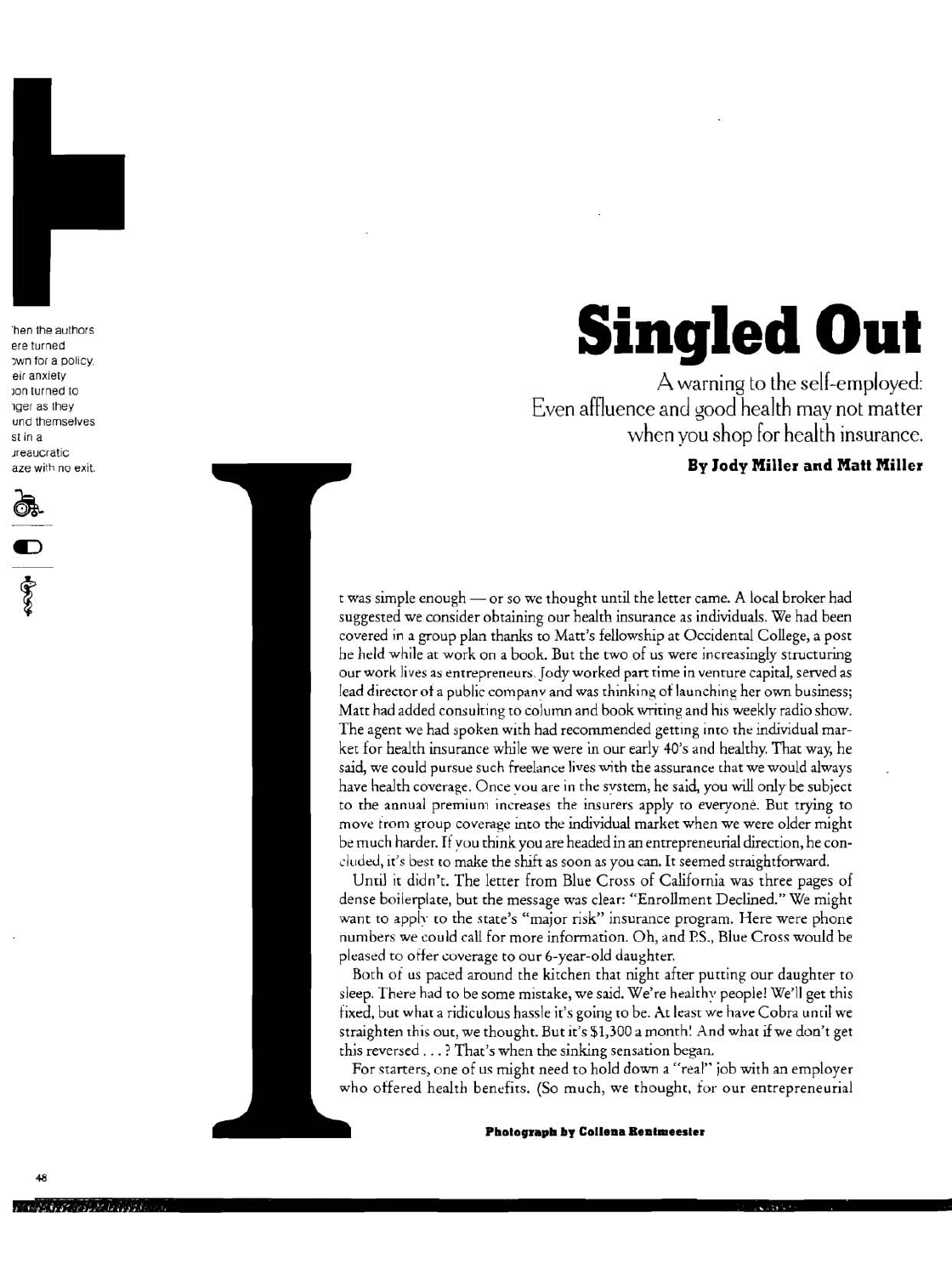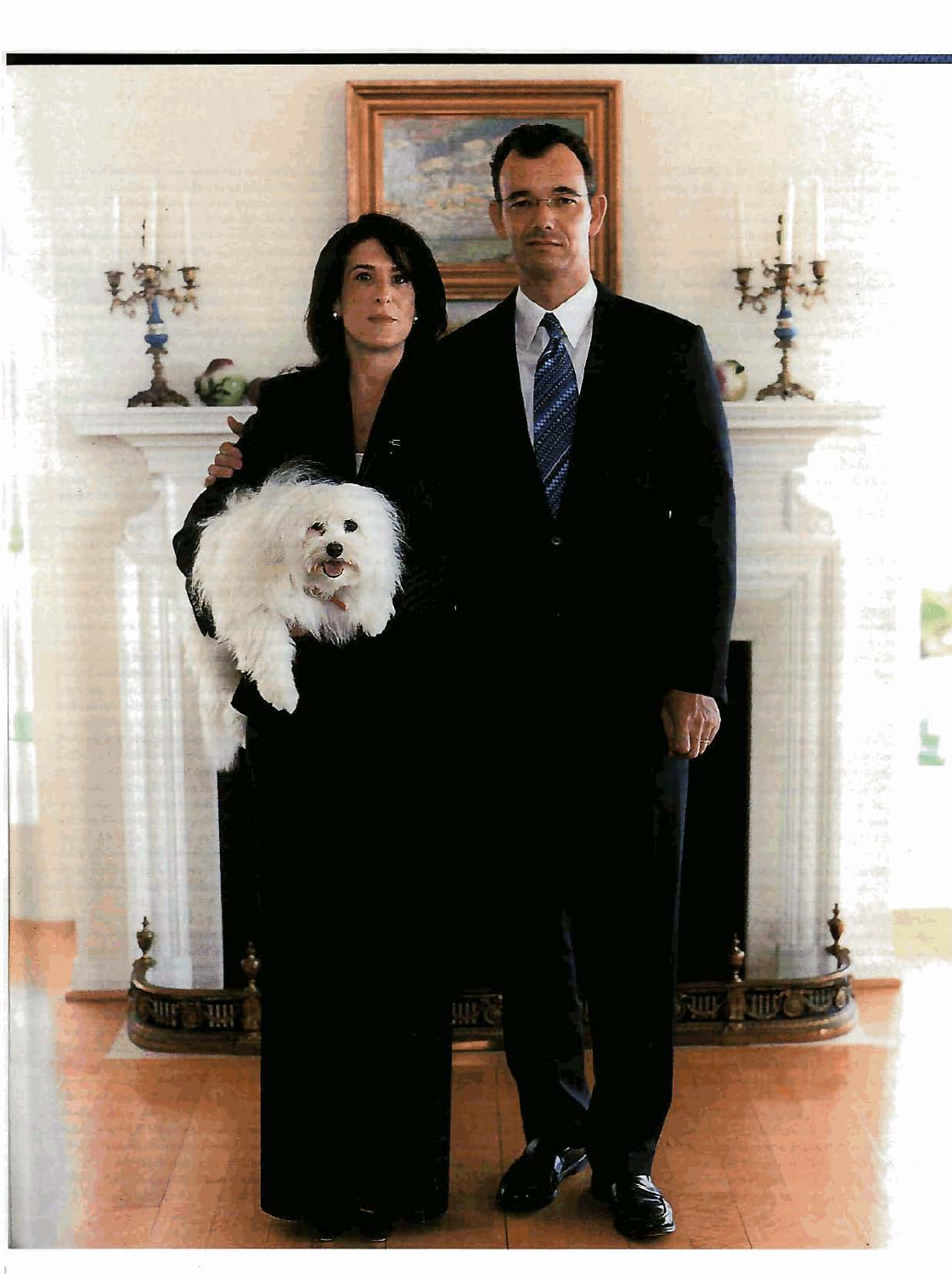ambitions.) But beyond that, we felt the disorientation of being relabeled. We had always thought of ourselves as healthy people scratch that, we were healthy people - and suddenly we had been informed that by official standards, no, we were not in fact healthy at all. We presented undue risks that the company could not afford to bear. A wave of self-doubt came over us, as if we had had a secret exposed and the image of vigor and health we had been projecting to the world had been revealed as a fraud.

Maybe there really was something wrong with us. We had been judged uninsurable branded with a Scarlet U. by one of the most reputable firms in the business. And the fact that we were reasonably well off financially couldn't help us fix this problem.

It was only when we got past the shock and focused on the reasons we were being denied coverage that anxiety turned to anger. Though the insurance company hadn't asked us to take physicals, it had asked us to disclose every conceivably relevant aspect of our medical histories on the anplication form. Now, it seemed, the most innocuous-seeming facts had been turned against us

Jody's Flonase? She used that nasal spray for sinus problems before flying - like a million other people. Her skin creams? They were totally cosmetic - and she paid for them herself anyway. Her neck spasm, which she woke up with one morning a few months earlier, went away with minor treatment. Most people think Jody is much younger than she is. Blue Cross made her sound as if she were talling apart.

And Matt's eve? It was true. Matt had a weird episode three years earlier. A little wispy something in his field of vision. Nothing major, but annoying enough when reading to nave enecked out. It turned out to be a tiny blood clot behind his retina, which went away by itself. He takes a baby aspirin every day as a precaution. Our doctors say it's fine. Now Blue Cross said it meant it couldn't offer him insurance. If man's the case, we thought, could it be offering insurance to anvone who is over 35?

WE DECIDED TO appeal, though the signs were not promising. We had mentioned in our application, for example, that lody had briefly observed some extra hair coming out in her hairwish. Our doctor said this was not uncommon for women in their 40's. On our demal letter this became the ominous-sounding thair loss with etiology undetermined" - part of the catalog of Flonaselike infirmities that made fouy a walking time bomb. On one call, a 40-something temale Blue Cross rep was sympathetic, telling Matt that she

had experienced a minor hair episode herself.

"So are you uninsurable?" Matt asked her.

"With Blue Cross of California, probably!" she said cheerfully.

Biue Cross's responses to our appeal left us downhearted. Matt's eve episode had been labeled a "retinal vein occlusion" and, we were told, this meant he would never be eligible for any form of coverage under its guidelines. But it did ask for more information on Jody, which gave us some hope. After three months of going back and forth - and plenty of gallows humor around the house about which of us had really dragged the family down - our places switched An ophthalmogist's letter, along with a three-page handwritten note from our primary care physician, had swayed the underwriting supervisors. Matr's eye had been reconsidered, and he was being offered the P.P.O. plan for which we had applied

But no such such for Jody. The most Blue Cross would offer her was its "basic." or catastrophic, plan. It didn't cover prescription drugs, maternity costs or many professional services - and we were not interested in such a simmed-down policy.

Worse, the "guidelines" the agent kept citing during a surreal hour on the phone seemed as if they had been hatched in some underwriting Twilight Zone. Jody's cnolesterol was two points toohigh, and this inherited trait 'which our aoctor said was not a concern) meant she was meligibietor any kind of noncatastrophic coverage, period. Recently. Jody nac also spoken with a doctor about a law ache, which came from some teetngrinding at night when a company she was aqvising faced a crisis. Because the doctor had scribbled the setters TMJ , temporomandibular ioint) in a file, she was again ineligible - even though the ache had gone away in three days and was never diagnosed as TMI. If her jaw went symptom-free for six months, we were told, she could reapply. But there was a catch, thanks to that singie complaint, if she were approved, she would be stuck with a 20 percent higher premium not to mention the 50 general that would be tacked on because of the cnoiesterol! Occasional Fonase ase meant a turtner 20 percent markup. And Jody's neck spasm, which went away with one treatment of steroids meant that she snouldn't bother reapplying in any event for at **CAST TWO VESTS** 

Even more moon prenensible was the fact that Blue Cross had torgiven Mart his one-time eveepisode but would not turgive Judy her one-time episode of jaw pain. Much as we nate to secondguess the second-guessers, everyone including our doctors (seems to agree on one thing; a tiny blood clot benind the eve is a more ominous sign than a little stress-related teeth grinding at might. Though to be fair to Bue Cross. Marr's proulatory woes would probably kill him instantly, and mexpensively at some point via a stroke, while louv's stress would make her a chronic and costly albatross for some insurer down the road.

But we could worry about the insurance company's rationality only up to a point. That point came when an imperfection showed up on Matt's colonoscopy that we would rather not discuss. He's fine, but there's no way it would have passed the vigilant actuaries at Blue Cross. At that point, we made the obvious choice to proceed with the group coverage that was available through a think tank Matt had joined while our appeal was under way. The affiliation was not only exciting for professional reasons but had also come to seem medically essential.

Who coordinates our coverage in Los Angeles for the Washington-based think tank's insurer? Blue Cross of California.



As high firms cut back on coverage and more and more workers leap from one benefit-free job to another, the individual market is clearly growing. One survey found that 1 in 4 adults had looked for coverage on their own in recent years. It is not surprising, then, that politicians are giving fresh attention to the issue. President Bush has called for new subsidies to help people seeking coverage on their own, as have some Democrats.

It is hard to judge how typical our own experience was, the insurance companies have the relevant data, but they are not sharing. Some studies suggest that with enough patience, a relatively healthy individual is likely to find an insurer. But in 2001, Karen Pollitz of Georgetown University and other researchers asked 19 insurance companies and H.M.O.'s in eight markets to consider the applications of seven hypothetical coverage-seekers. Only 10 percent of the responses were "clean offers": that is, offers that did not link benefit limits or future premium increases to the medical history of the applicant. Some 35 percent of the responses were outright rejections. One fictional applicant. Alice, was a 24-year-old waitress in pertect health wnose only "ailment" was her hav fever: she took Allegra to control the sneezing. Alice received only three clean offers out of 60 appheations: five insurers simply turned her down. Pollitz's conclusion: "Don't think, even if you believe vourself to be healthy, that you're going to be able to just walk out and get coverage."

How did things come to such a pass? Insurers start with four facts:

Jody Miller is a part-time venture capitalist and consultant. Matt Miller is a Los Angeles-pased senior fellow at the Center for American Progress and the author of "The 2 Percent Sotution. Fixing<br>America's Problems in Ways Liberals and Conservatives Can Love<sup>"</sup>